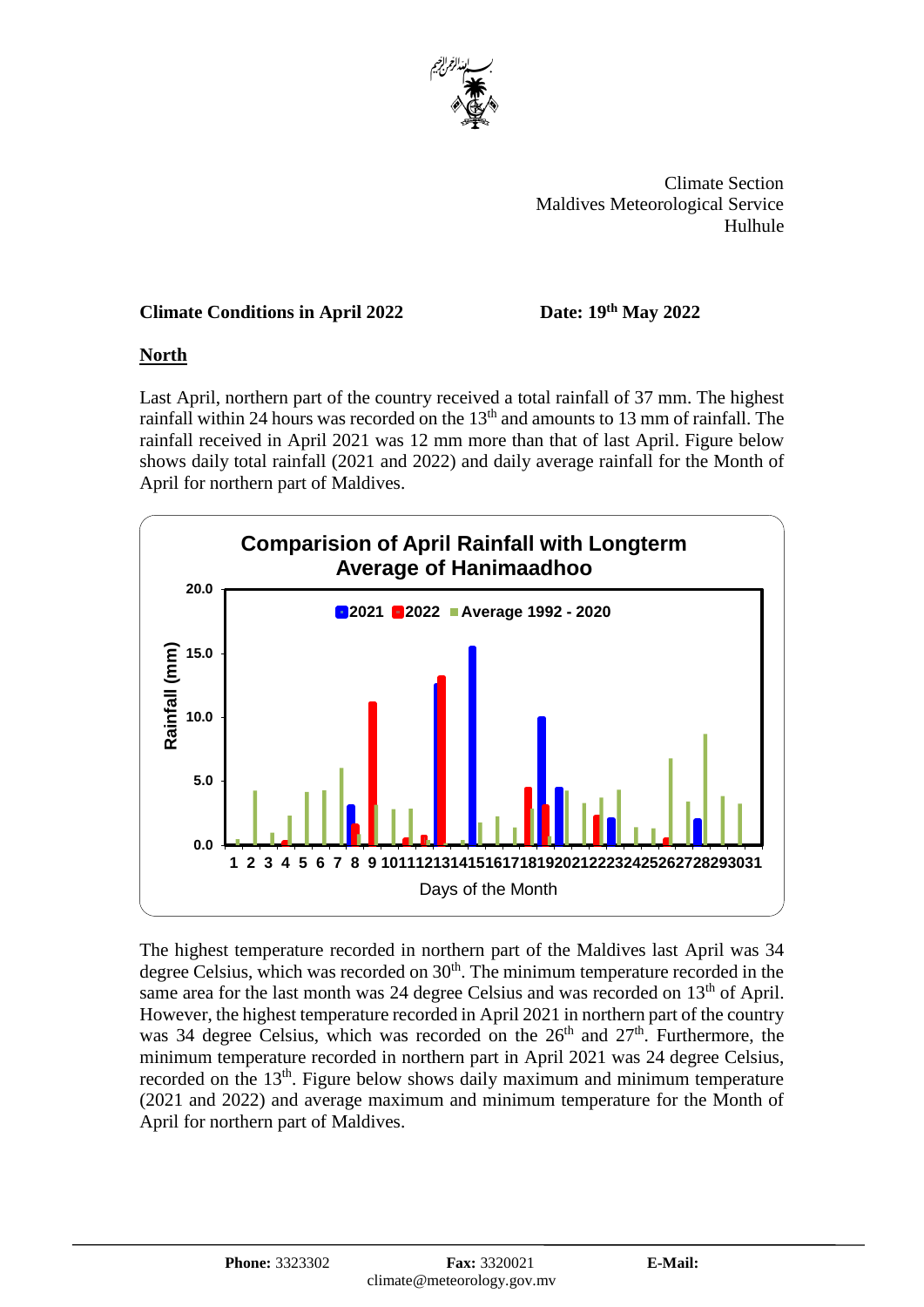



Northern part of the country received sunshine for 30 days last April, which amounts to 259 hours 48 minutes. Furthermore, in April 2021 northern part of the country received sunshine for 30 days, which amounts to 271 hours 48 minutes. Figure below shows daily sunshine (2021 and 2022) and daily average sunshine for the Month of April for northern part of Maldives.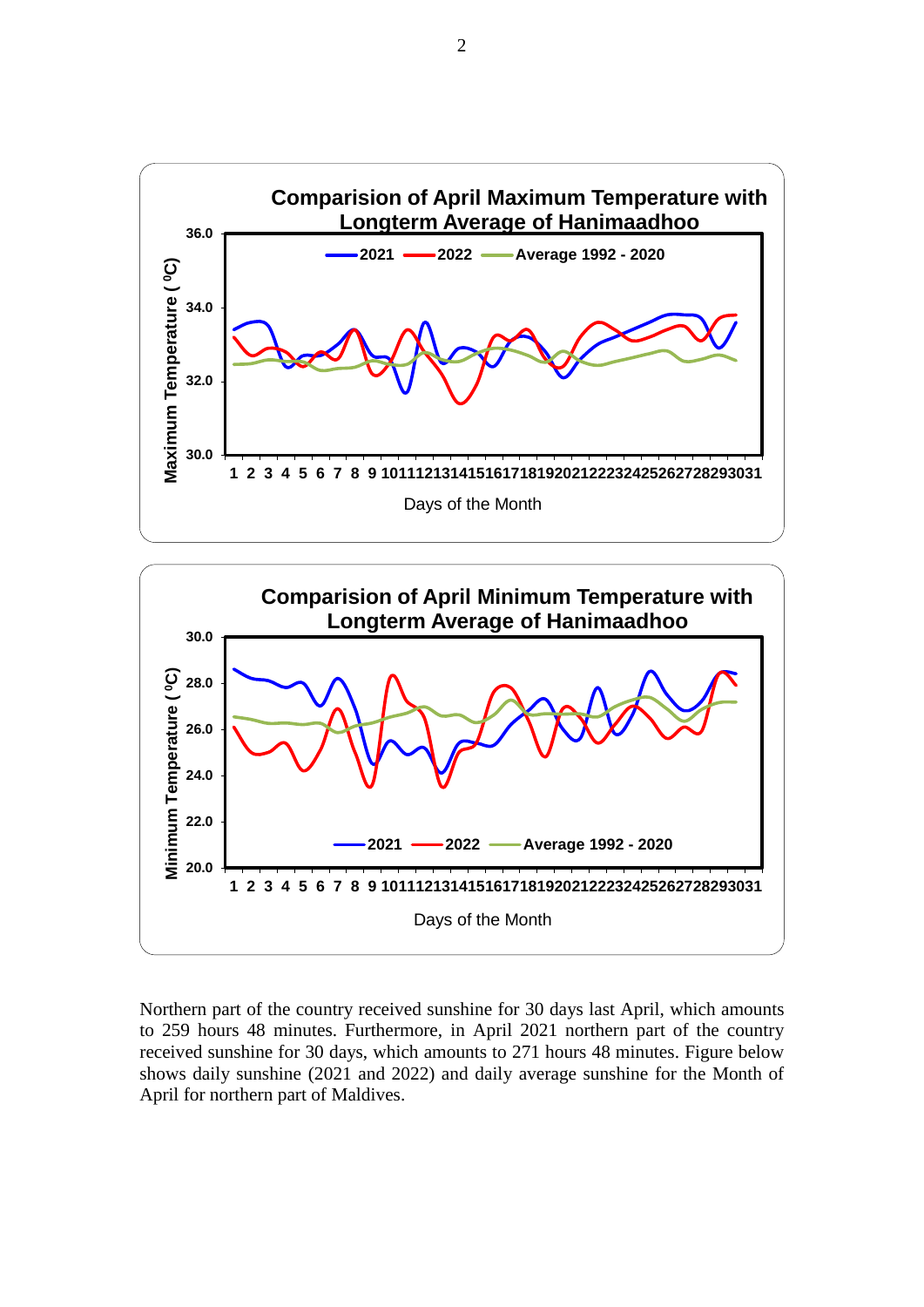

Last April, the maximum wind speed in the northern part was experienced on the 23<sup>rd</sup> at 00:04 hours from *south* at a speed of 32 mph. Furthermore, the maximum wind speed in the northern part in April 2021 was recorded on 18<sup>th</sup> at 11:07 hours from *south* at a speed of 25 mph. Figure below shows daily maximum wind speed (2021 and 2022) and daily average maximum wind speed for the Month of April for northern part of Maldives.

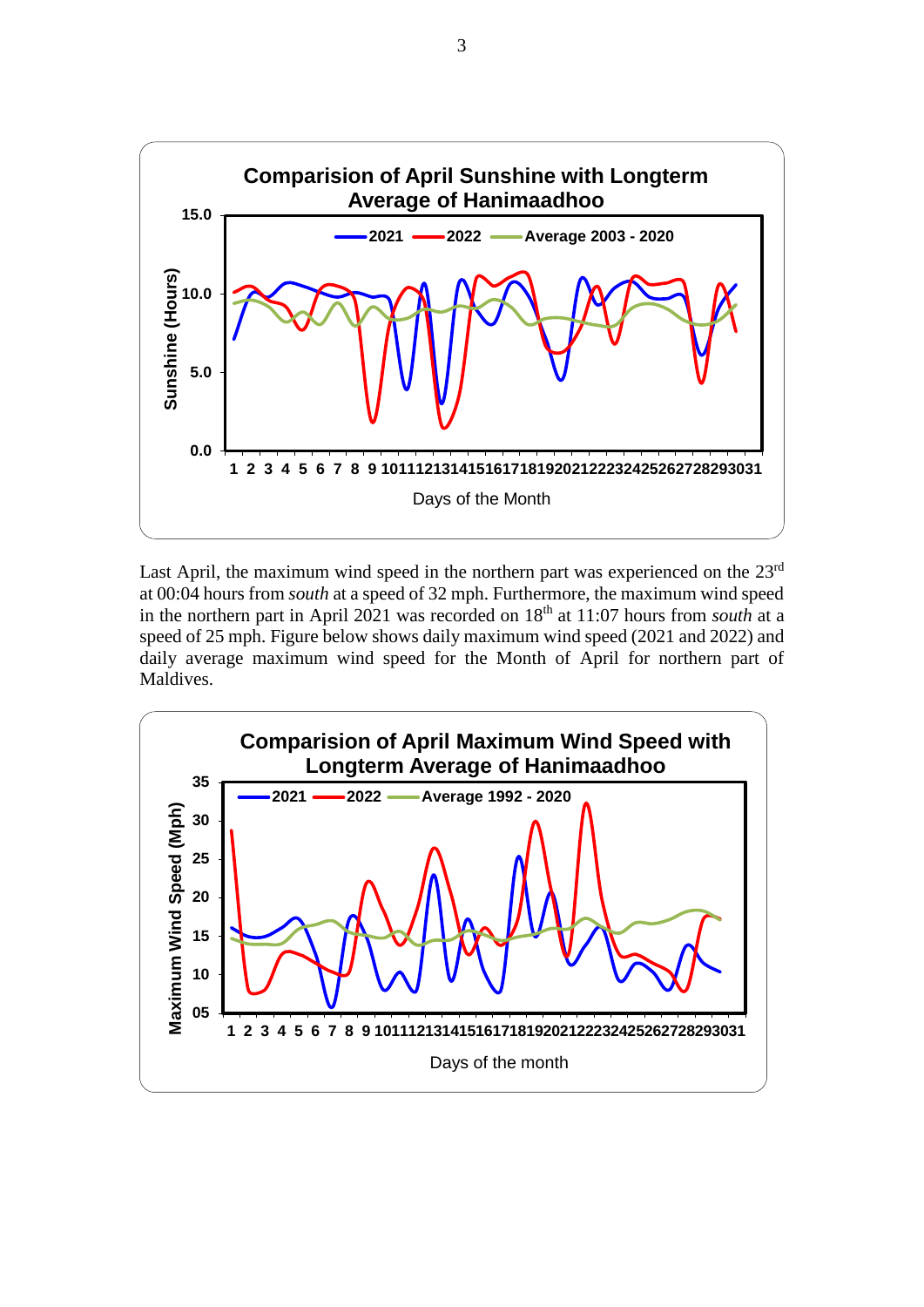

Below is wind frequency chart (Wind rose) of Hanimaadhoo for April 2022.

**Hanimaadhoo Winds April 2022** 

This is the wind rose for Hanimaadhoo based on hourly wind data of the month April 2022. This rose shows that the winds at Hanimaadhoo during the period blow from the *south-south-west and west* much of the time. In fact, the spokes in the directions *south, west-south-west and west-north-west* comprise about 37% of all hourly wind directions. This also shows that the wind rarely blows from different directions.

| Highest maximum temperature recorded was $35.0\,^0$ C on $30^{th}$ April 2016             |
|-------------------------------------------------------------------------------------------|
| Lowest minimum temperature recorded was $18.2\degree$ C on $23^{\text{rd}}$ December 2002 |
| Highest wind recorded was 89.7 Miles from NW on 28 <sup>th</sup> August 1991              |
| Highest rainfall within 24hrs recorded was 189.0 mm on $31st$ May 2017                    |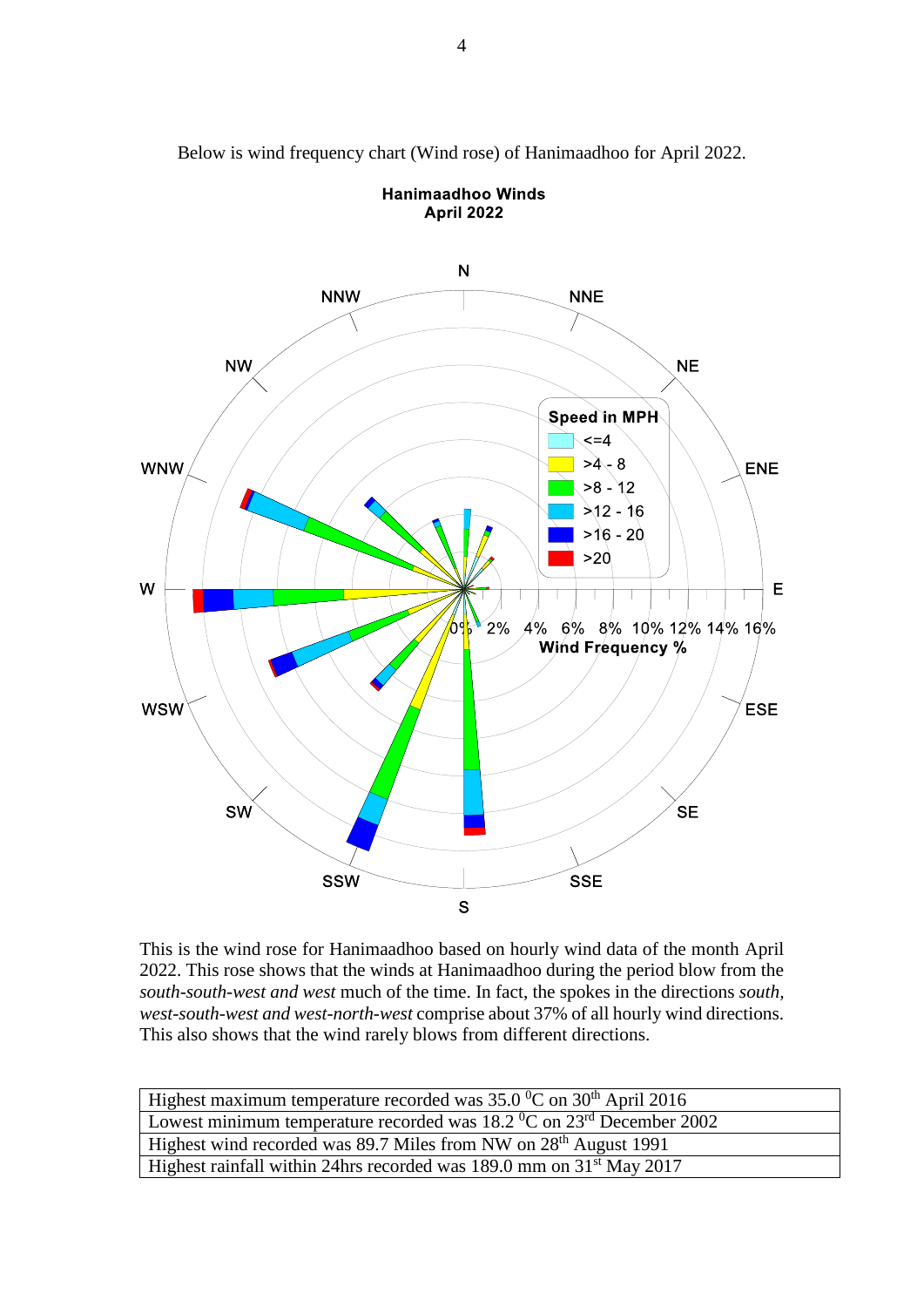#### **Central part**

Last April, central part of the country received a total rainfall of 101 mm. The highest rainfall within 24 hours was recorded on the 12<sup>th</sup> and amounts to 40 mm of rainfall. The rainfall received in April 2021 was 69 mm less than that of last April. Figure below shows daily total rainfall (2021 and 2022) and daily average rainfall for the Month of April for central part of Maldives.



The highest temperature recorded in central part of the Maldives last April was 34 degree Celsius, which was recorded on the  $17<sup>th</sup>$ . The minimum temperature recorded in the same area for the last month was 24 degree Celsius and was recorded on the  $22<sup>nd</sup>$  of April. On the other hand, the highest temperature recorded in April 2021 in central part of the country was 34 degree Celsius, which was recorded on the 28<sup>th</sup>. Furthermore, the minimum temperature recorded in the central part in April 2021 was 25 degree Celsius, recorded on the 14<sup>th</sup>. Figure below shows daily maximum and minimum temperature (2021 and 2022) and average maximum and minimum temperature for the Month of April for central part of Maldives.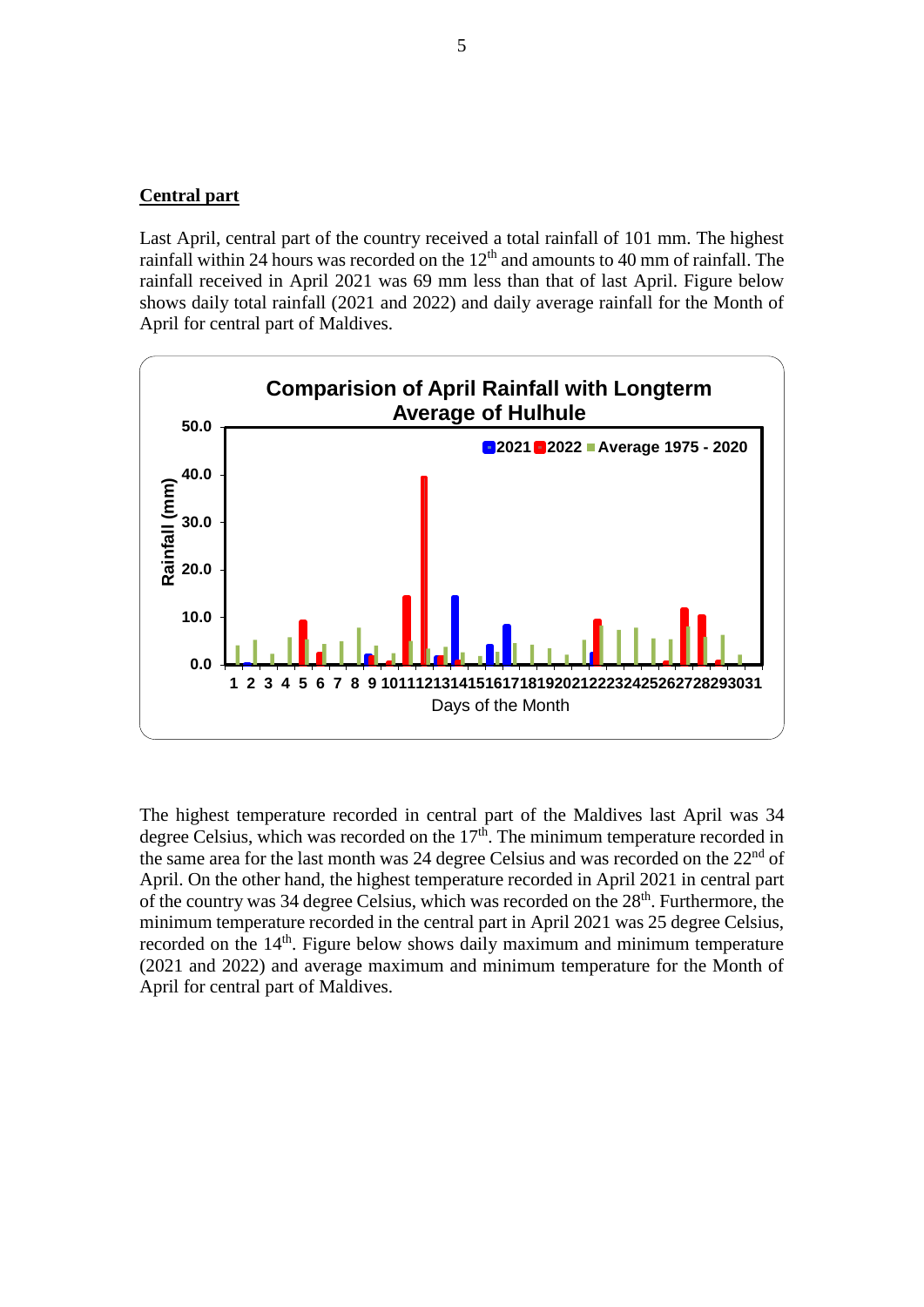



Central part of the country received sunshine for 30 days last April, which amounts to 299 hours 12 minutes. Furthermore, in April 2021 central part of the country received sunshine for 30 days, which amounts to 288 hours 6 minutes. Figure below shows daily sunshine (2021 and 2022) and daily average sunshine for the Month of April for central part of Maldives.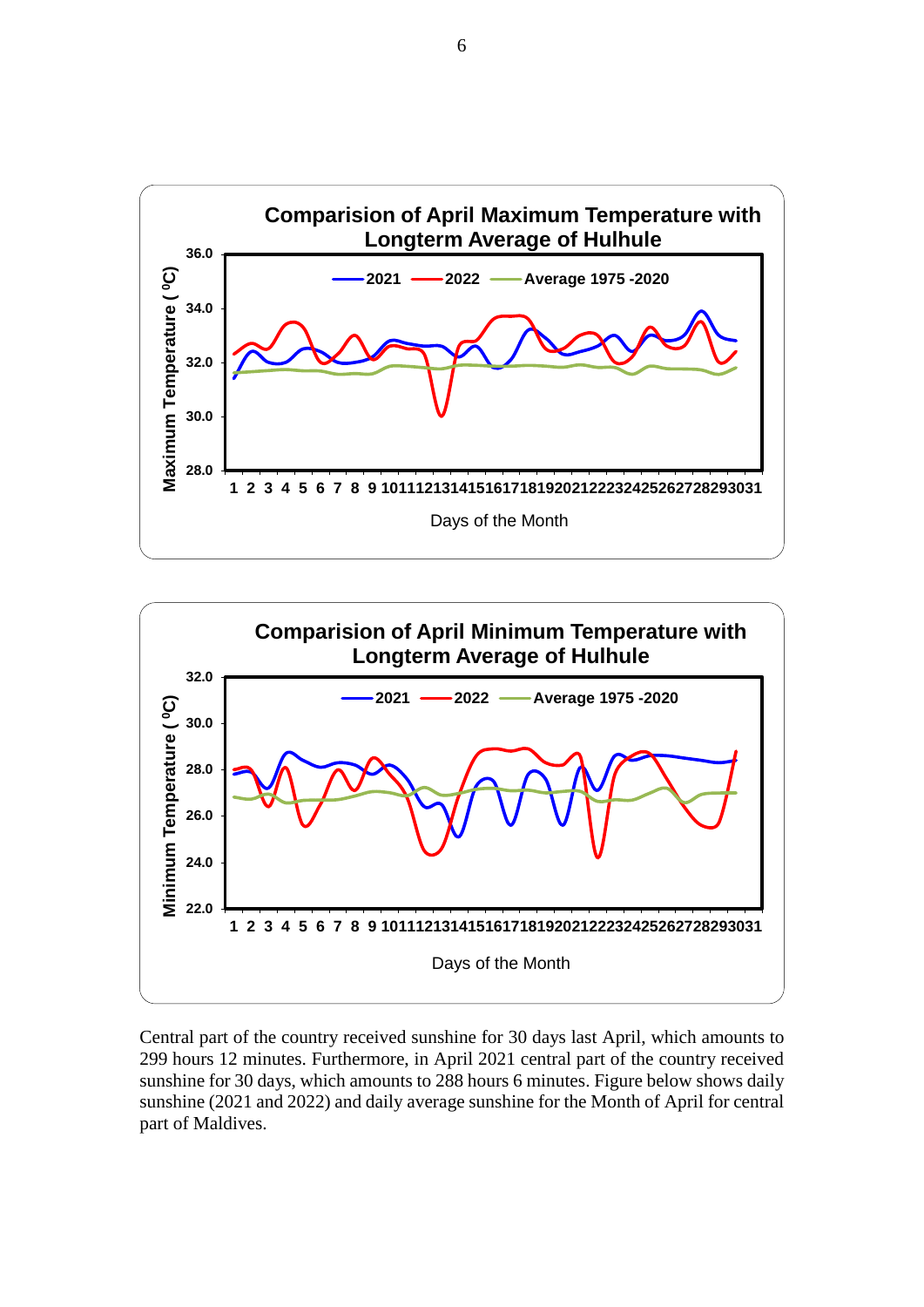

Last April, the maximum wind speed in Central part of the country was experienced on the  $10<sup>th</sup>$  at 16:40 hours and  $13<sup>th</sup>$  at 00:36 from *west-south-west* at a speed of 30 mph. However, the maximum wind speed in central part in April 2021 was recorded on the 3 rd at 17:07 hours from *west-north-west* and 23rd at 03:10 hours from at a speed of 26 mph from *south-west.* Figure below shows daily maximum wind speed (2021 and 2022) and daily average maximum wind speed for the Month of April for central part of Maldives.

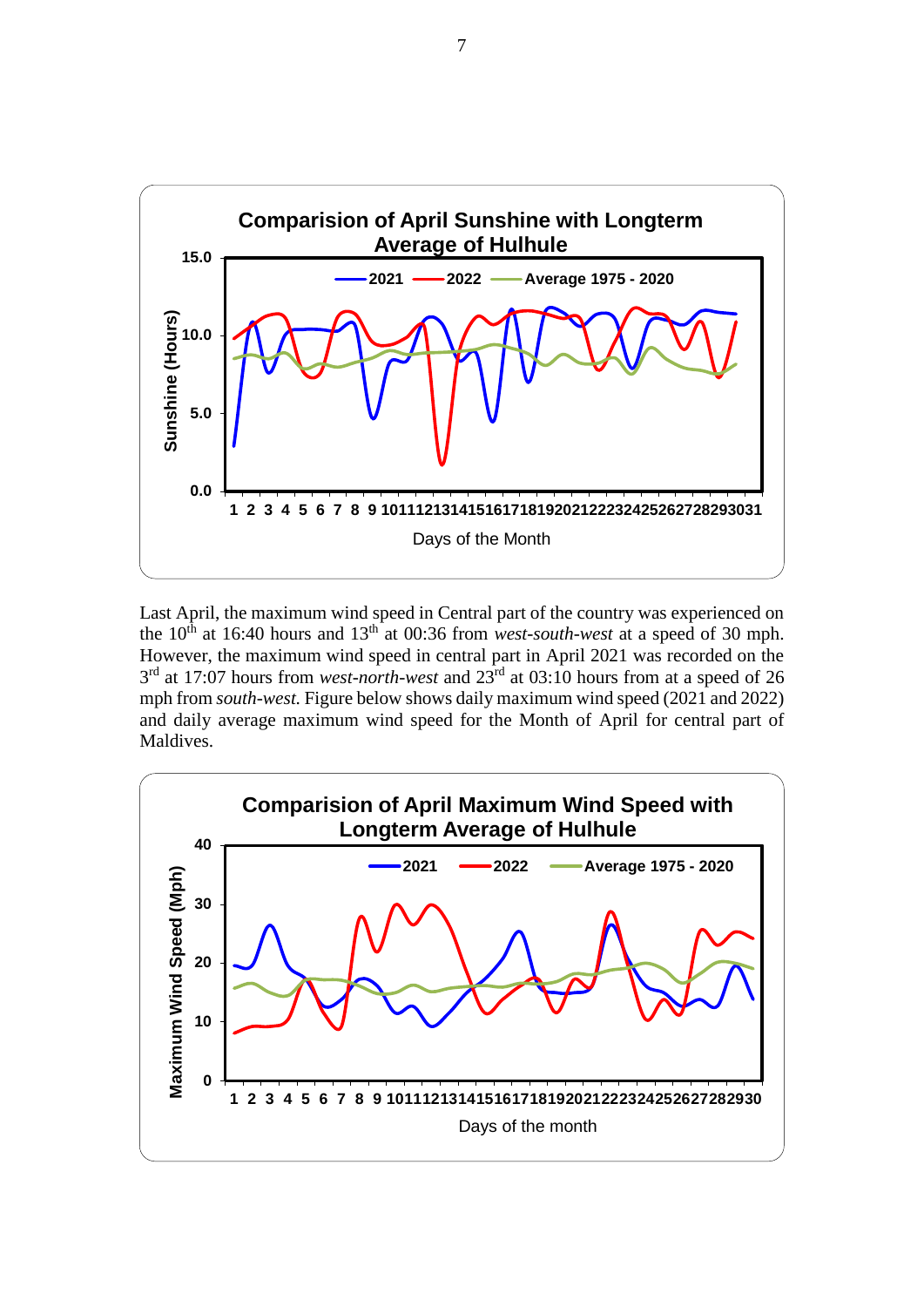

Below is wind frequency chart (Wind rose) of Hulhule for April 2022.

**HulhuleWinds** 

This is the wind rose for Hulhule based on hourly wind data of the month April 2022. This rose shows that the winds at Hulhule during the period blow from the *west* much of the time. In fact, the spokes in the directions *west-south-west* comprise about 23% of all hourly wind directions. This also shows that the wind rarely blows from different directions.

| Highest maximum temperature recorded was $34.9\,^0$ C on $03^{\text{rd}}$ June $2020$              |
|----------------------------------------------------------------------------------------------------|
| Lowest minimum temperature recorded was $19.0\,^{\circ}\text{C}$ on $23^{\text{rd}}$ November 1984 |
| Highest wind recorded was 71.3 Miles from W on 03rd November 1978                                  |
| Highest rainfall within 24hrs recorded was 175.9 mm on 23 <sup>rd</sup> December 1977 (Hulhule)    |
| Highest rainfall within 24hrs recorded was 200.0 mm on 11 <sup>th</sup> December 1998 (Male')      |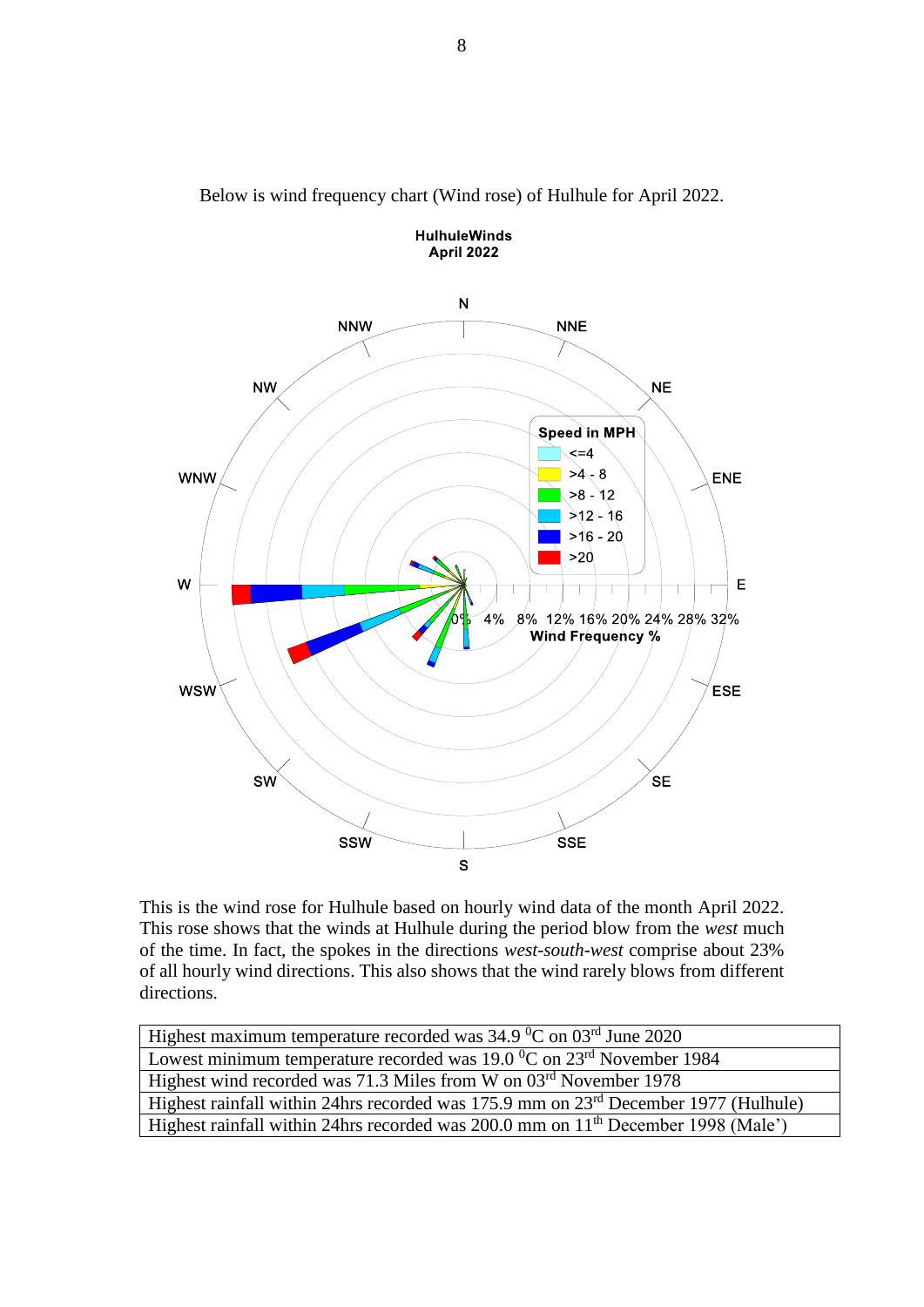#### **South**

Last April, southern part of the country received a total rainfall of 20 mm. The highest rainfall within 24 hours was recorded on the  $3<sup>rd</sup>$  and amounts to 07 mm of rainfall. The rainfall received in April 2021 was 09 mm less than that of last April. Figure below shows daily total rainfall (2021 and 2022) and daily average rainfall for the Month of April for southern part of Maldives.



The highest temperature recorded in southern part of the Maldives last April was 33 degree Celsius, which was recorded on the 30<sup>th</sup>. The minimum temperature recorded in the same area for the last month was 24 degree Celsius and was recorded on the  $06<sup>th</sup>$ and 15<sup>th</sup> of April. However, the highest temperature recorded in April 2021 in southern parts of the country was 33 degree Celsius, which was recorded on the 28<sup>th</sup>. Furthermore, the minimum temperature recorded in south in April 2021 was 23 degree Celsius, recorded on the  $16<sup>th</sup>$ . Figure below shows daily maximum and minimum temperature (2021 and 2022) and average maximum and minimum temperature for the Month of April for southern part of Maldives.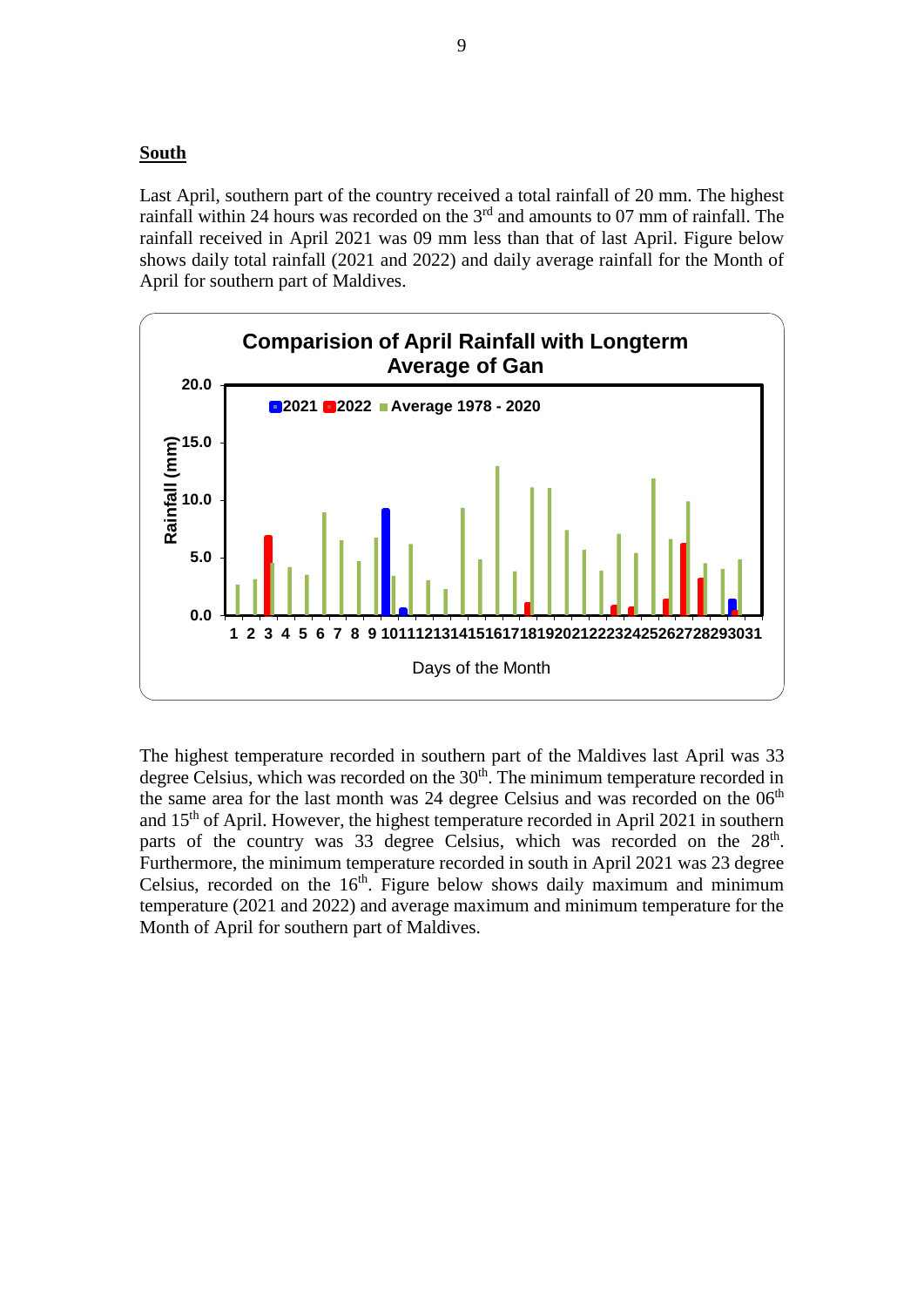



Southern part of the country received sunshine for 29 days last April, which amounts to 297 hours18 minutes. Furthermore, in April 2021 southern part of the country received sunshine for 30 days, which amounts to 305 hours 42 minutes. Figure below shows daily sunshine (2021 and 2022) and daily average sunshine for the Month of April for southern part of Maldives.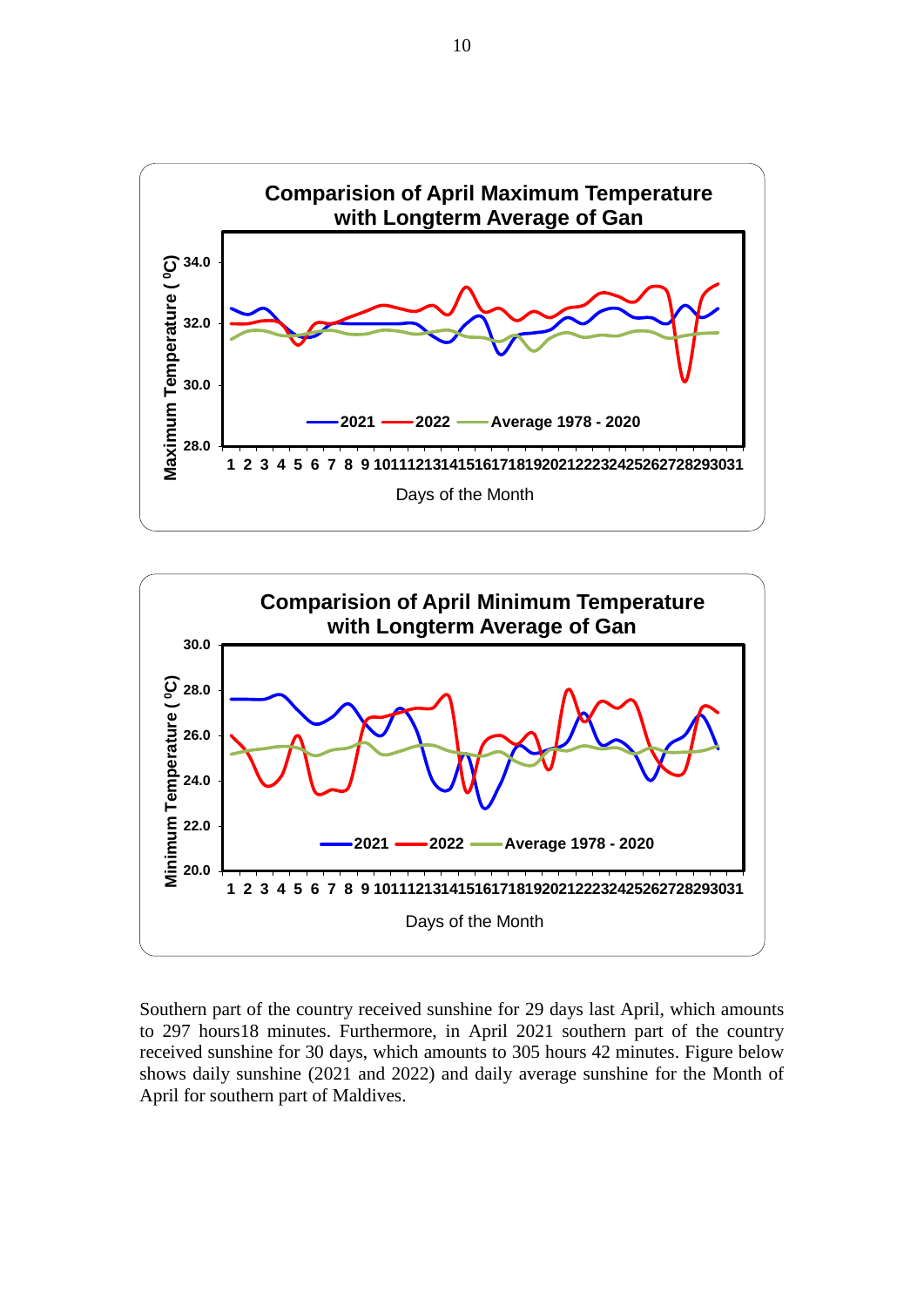

Last April, the maximum wind speed in south was experienced on the  $28<sup>th</sup>$  at 06:30 hours from *south* at a speed of 38 mph. However, the maximum wind speed in southern atolls in April 2021 was recorded on the  $02<sup>nd</sup>$  at 16:06 hours at a speed of 33 mph from *west.* Figure below shows daily maximum wind speed (2021 and 2022) and daily average maximum wind speed for the Month of April for southern part of Maldives.